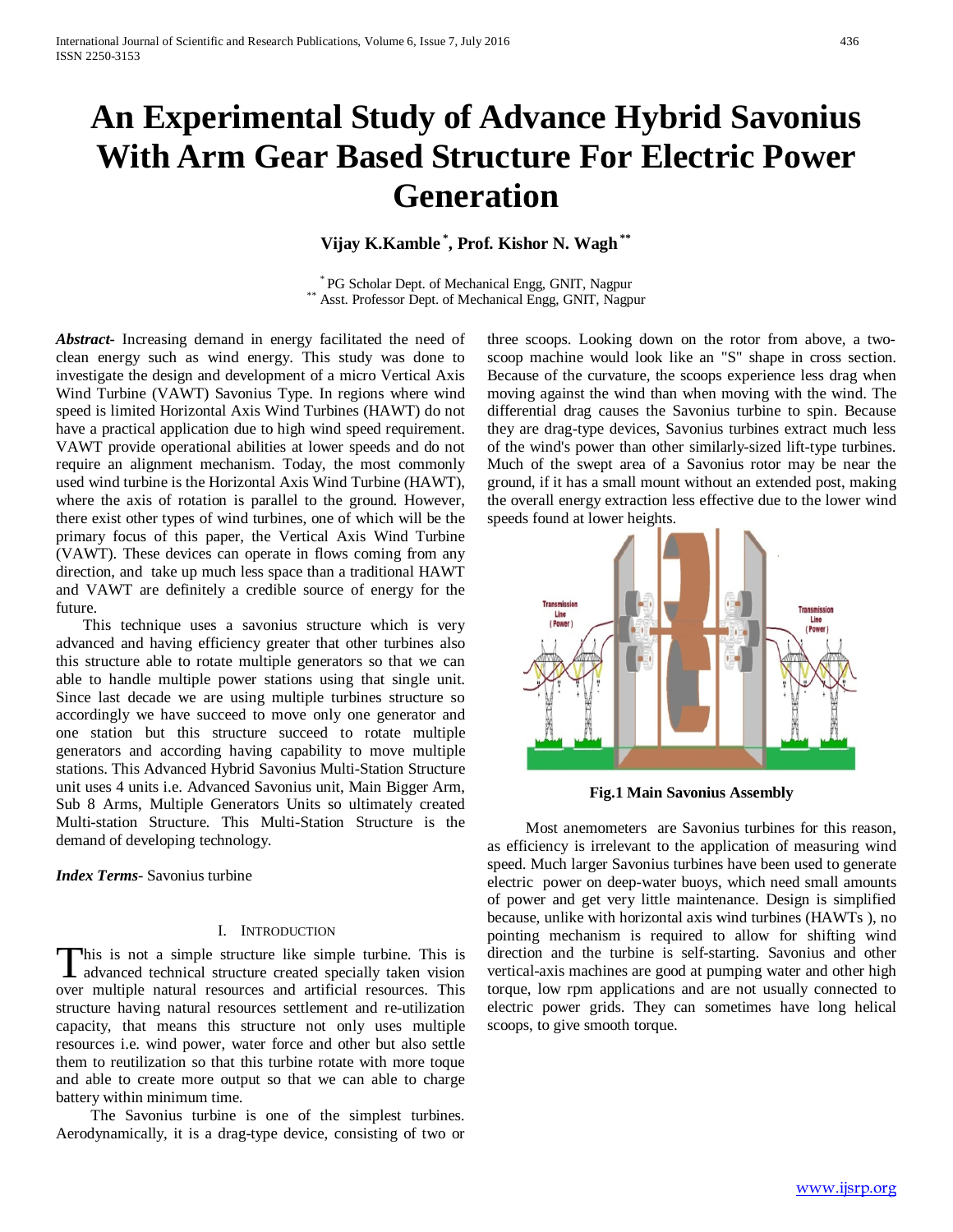## **Advanced Hybrid Savonius and arm gear based effective Mechanical Structure for Multi-Station Optimized Power Generation** :

 As per the technical evolution and technical trends taken into consideration so we have created a "Advanced Hybrid Savonius and arm gear based effective Mechanical Structure for Multi-Station Optimized Power Generation. This system uses an advanced savonius hybrid turbine which will rotate over multiple natural resources water force, wind power and related things having efficiency greater than aerodynamic turbine. The advancement of this turbine is that, this turbine not only rotate over multiple natural resources and artificial resources but also having capability of resources settlement into it according to multiple savonius blade structure. The advantages of this experiment as compared to other system is that, on one single Savonius structure unit we can able to rotate multiple power substation and other power station uses single turbine which will rotate only single generator. So power output is more efficient than that normal. This experiment we can able to implement at industries, factories, agricultural areas, home, airport, hill station and artificial creations.

 This is not a simple structure like simple turbine. This is advanced technical structure created specially taken vision over multiple natural resources and artificial resources.

 This structure having natural resources settlement and reutilization capacity, that means this structure not only uses multiple resources i.e. wind power, water force and other but also settle them to reutilization so that this turbine rotate with more toque and able to create more output so that we can able to charge battery within minimum time.

This experiment Consists of 4 different Units:

- [1] Savonius Unit
- [2] Main Arm.
- [3] Sub Arm
- [4] Multi-station Generator Unit



**Fig.2 Savonius balde**

 Here we will discuss the blade material,size and shape.In this experiment we decided to use Aluminum for Material but u can use steel, Puck Board, or even a simple 5gal pale cut into 2 or 45gal drum cut into 2, so many options you have for the

blades.The size for blade is 12.5 width, 6.25 depth, .125"thick, 20" circumference and 18" high.Savonius wind turbines are a type of vertical-axis wind turbine (VAWT), used for converting the force of the wind into torque on a rotating shaft. The turbine consists of a number of aerofoils, usually but not always vertically mounted on a rotating shaft or framework, either ground stationed or tethered in airborne systems.

 The Savonius turbine is one of the simplest turbines. Aerodynamically, it is a drag-type device, consisting of two or three scoops. Looking down on the rotor from above, a twoscoop machine would look like an "S" shape in cross section. Because of the curvature, the scoops experience less drag when moving against the wind than when moving with the wind. The differential drag causes the Savonius turbine to spin. Because they are drag-type devices, Savonius turbines extract much less of the wind's power than other similarly-sized lift-type turbines. Much of the swept area of a Savonius rotor may be near the ground, if it has a small mount without an extended post, making the overall energy extraction less effective due to the lower wind speeds found at lower heights.

#### **Stepwise Creation of Assembly:**

 This experiment uses main arm having large diameter with some thickness. This main arm is link with the savonius unit, that means according to the rotation of savonius unit, the main arm rotates. the main arm is smallest in size that of savonius unit. The main arm having major gear/wheel whose RPM will be greater than that of savonius unit that means for single rotation of savonius unit the main arm rotates multiple times. This advantage which is useful to increase the RPM of main arm accordingly sub arm,via savonius unit**.**



F**ig.3 Gear Mechanism (Main arm)**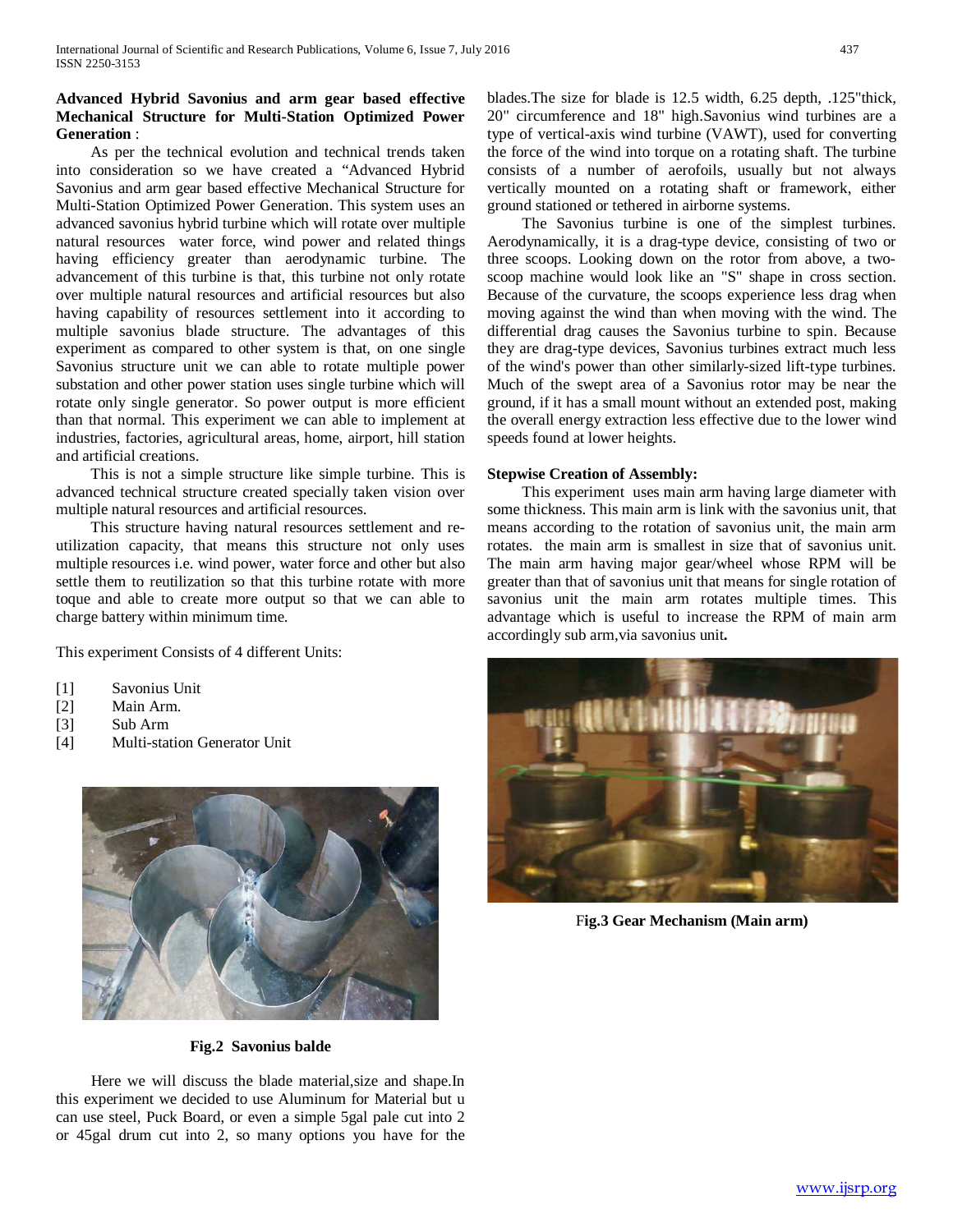

**Fig.4 Chromium alloy sheet**

 In this experiment, here used 4 sub arms, these 4 arm are nothing but the 4 gears which is link with main arm gear. Ultimately the rotation savonius unit, main arm rotates and accordingly sub 4 arm rotates. The gear assembly of 4 arm are created according to increase maximum RPM stepwise from savonius unit to main arm and main arm to sub arm. The diameter thickness and teeth of gear i.e. sub arm is less than main arm and savonius unit so according we will get maximum RPM through the savonius unit and main arm and main arm o sub arm. This advance structure helps to generate maximum RPM at the sub arm. This sub arm present in a multistation structure form, so according we can able to connect multiple generator unit .



**Fig.5 Advance Hybrid Savonius With Arm Gear Based Structure model**

**`**

 This experiment used multistation structure that means over one savonius unit and single main arm, here used multiple sub arm and accordingly multiple generator. This assembly works from savonius unit to generator with increase in RPM form that means with minimum natural or artificial resources i.e, wind power, water force and etc.

 The savonius structure rotates with minimum amount of energy. This rotation helps to rotate main arm with greater RPM than that of savonius turbine. The main arm helps to rotate sub multiple arms .the RPM of sub arm is greater than main arm and accordingly the generator i.e, 4 multiple generator rotates with greater RPM .



**Fig.6 Savonius Unit with DC Transmission**

**Experiment Model tested Output for Single Generator : TABLE I**

| <b>Saynious</b><br><b>Rotor</b><br>speed $(N)$<br>rpm) | <b>Driver</b><br>gear<br>speed<br>$(N_1)$<br>rpm | <b>Driven</b><br>gear<br>speed<br>$(N_2)$<br>rpm | <b>Voltage</b><br>(V) | <b>Current</b><br>(mA) | <b>Power</b><br>(W) |
|--------------------------------------------------------|--------------------------------------------------|--------------------------------------------------|-----------------------|------------------------|---------------------|
| 20                                                     | 180                                              | 720                                              | 8.12                  | 0.200                  | 1.6                 |
| 30                                                     | 270                                              | 1080                                             | 10.02                 | 0.371                  | 3.71                |
| 40                                                     | 360                                              | 1440                                             | 11.22                 | 0.565                  | 6.33                |
| 50                                                     | 450                                              | 1800                                             | 18.24                 | 0.769                  | 14.02               |
| 60                                                     | 540                                              | 2160                                             | 20.10                 | 0.980                  | 19.69               |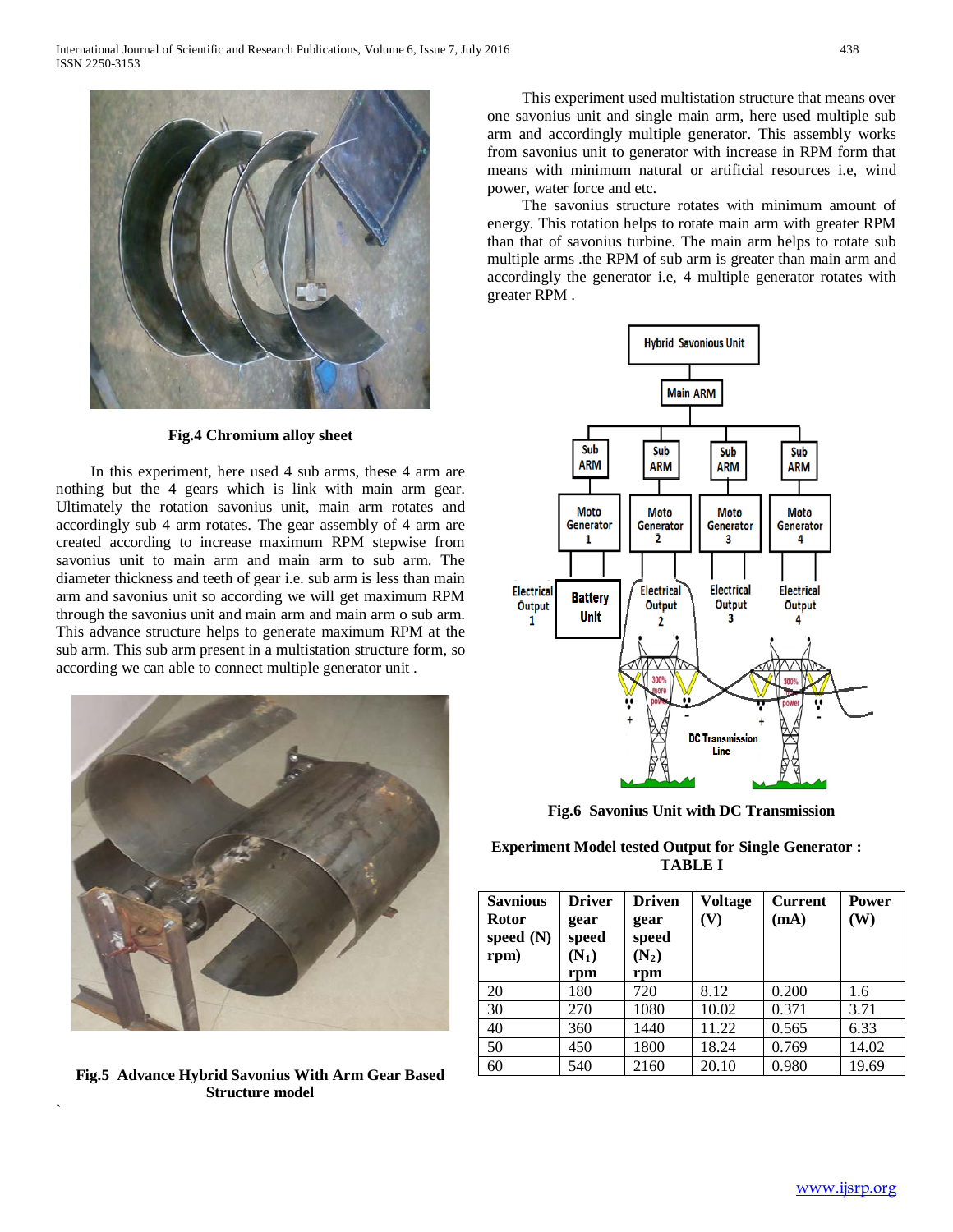#### **Therefore Output for four DC Generator:**

| <b>Savnious</b><br><b>Rotor</b><br>speed $(N)$<br>rpm) | <b>Driver</b><br>gear<br>speed<br>$(N_1)$<br>rpm | <b>Driven</b><br>gear<br>speed<br>$(N_2)$<br>rpm | <b>Voltage</b><br>(V) | <b>Current</b><br>(mA) | <b>Power</b><br>(W) |
|--------------------------------------------------------|--------------------------------------------------|--------------------------------------------------|-----------------------|------------------------|---------------------|
| 20                                                     | 180                                              | 720                                              | 32.48                 | 0.200                  | 6.49                |
| 30                                                     | 270                                              | 1080                                             | 40.08                 | 0.371                  | 14.86               |
| 40                                                     | 360                                              | 1440                                             | 44.88                 | 0.565                  | 25.35               |
| 50                                                     | 450                                              | 1800                                             | 72.96                 | 0.769                  | 56.10               |
| 60                                                     | 540                                              | 2160                                             | 80.4                  | 0.980                  | 78.79               |

**TABLE II**

**Comparison between this experiment output with existing system by graph :-**

#### 1) Voltage vs Voltage



 As seen in scatter chart plotted above, it can be easy to conclude that the experiment model outputs for voltage is more better and much higher as compare existing system result. As the speed of turbine rotor increases then it is seen that the voltage production increases. That's why the experiment model voltage graph is goes to higher side.





 As seen in chart plotted above, it can be easy to conclude that the experiment model outputs for current is more better and much higher as compare existing system result. As the speed of turbine rotor increases then it is seen that the voltage production increases. This result directly relate to current. So alternately current is increases. That's why the experiment model graph is goes to higher side.





 As seen in chart plotted above, it can be easy to conclude that the experiment model outputs for power is better and much higher as compare existing system result. As the speed of turbine rotor increases then it is seen that the voltage production increases. This result directly relate to current. So alternately current is also goes on increasing state. So by this V and I it is easy to calculate power for different rpm of turbine and hence that's why the experiment model graph is goes to higher side.

#### **Advantages :**

 $\Box$  Highly Efficient and optimized.  $\Box$  Effective utilization with of resources  $\Box$  Artificial Resources also possible. Artificial Resources also possible.  $\Box$  Easy to create and adopt. Life time generation capacity.

#### **Applications:**

|              | Agricultural Area where power | availability |
|--------------|-------------------------------|--------------|
| is less .    |                               |              |
|              | Hills Stations generator.     |              |
| L            | School.                       |              |
| $\mathbf{L}$ | Colleges.                     |              |
| L            | Hospitals.                    |              |
|              | Restaurants and Hotels.       |              |
|              | Home.                         |              |

#### II. CONCLUSION

 The rotation of 4 generator units is based on main arm followed by savonius unit with geared coupling. This structure i.e. single savonius with multiple generating stations over single arm not only provides efficiency to the system but also increases utility with multiple power stations. As per the result shown in tables having power output almost six times than conventional